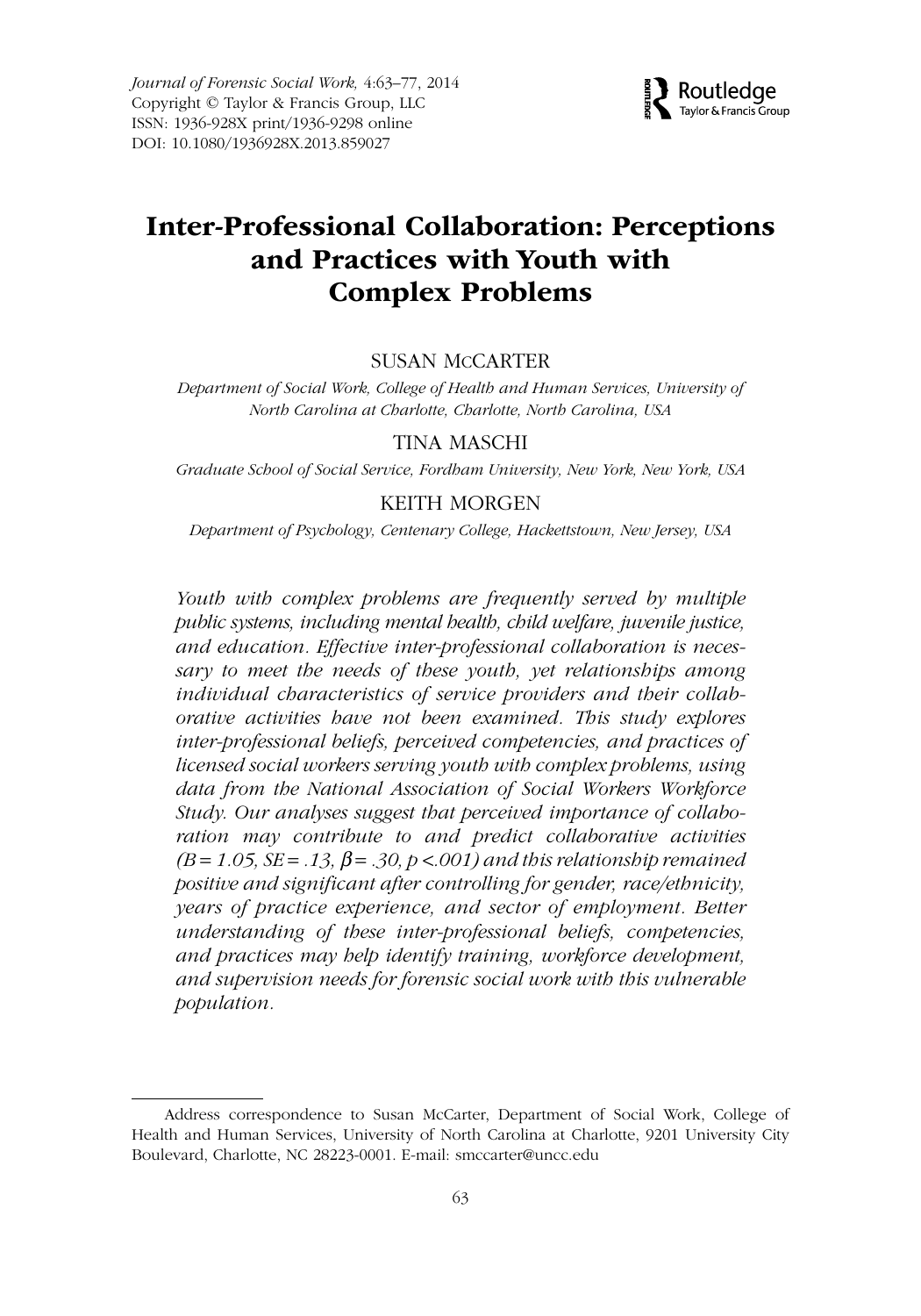Of the 13% of youth within the U.S. who receive special education services, most are also diagnosed with emotional disturbances (Wagner, Cameto, & Guzmán, 2003). Outcomes for these youth have been described as "particularly troubling," including high rates of academic failure, poor social adjustment, and juvenile justice system involvement (Fabelo et al., 2011; Rausch, 2006; Wagner, 1995). Youth classified as having very complex problems are those youth with challenges requiring intervention from multiple public systems, including mental health, child welfare, juvenile justice, special education, and so on. Empirical evidence has established links between child maltreatment and later delinquency, as well as between institutional placements in the child welfare and juvenile justice systems and a range of negative outcomes (Petro, 2006; Ryan, Testa, & Zhai, 2008). Similarly, recent research examining the "school-to-prison pipeline" connects youth identified as atrisk in the education system as being at elevated risk for subsequent involved in the juvenile justice system (Fabelo et al., 2011). Yet, inadequate cross-agency and cross-system communication and collaboration among these child-serving, professional entities have been of concern in the United States for decades (Bandler, 1973; Herz & Ryan, 2008; Kearney, Bloom-Ellis, & Thompson, 2012; Joint Commission on Mental Health of Children, 1969).

Collaboration is defined as the act of cooperating with an agency or instrumentality with which one is not immediately connected (see www. merriam-webster.com). Inter-professional collaboration differs from interdisciplinary collaboration as it occurs with individuals representing various professions (often law, healthcare, and social work, each which maintains a separate code of ethics and professional responsibility). Yet, D'Amour, Ferrada-Videla, Rodriguez, and Beaulieu (2005) found that the terms interprofessional collaboration and even merely collaboration, are used in a myriad of ways with a variety of meanings. The Ontario College of Family Physicians defined *collaborative practice* as, "an inter-professional process for communication and decision making that enables the separate and shared knowledge and skills of care providers to synergistically influence the client/patient care provided" (Way, Jones, & Busing, 2000, p. 3). But D'Amour et al. (2005, p. 126) contended that "it is unrealistic to think that simply bringing professionals together in teams will lead to collaboration." For the purpose of this research, we use D'Amour and colleagues' definition of *inter-professional collaboration* as (a) collective action focused on client needs and (b) a team-approach that incorporates the perspectives of each professional.

Recent social policy initiatives designed to address these concerns have focused on the importance of family involvement, information sharing across systems, therapeutic jurisprudence (a holistic approach to practicing law which considers the effects of law both therapeutic and anti-therapeutic on individuals, families, and communities involved in the courts), and preparation of the child-serving workforce to collaborate in addressing the complex needs of multi-problem youth and their families (Center for Juvenile Justice Reform, 2008; Wexler, 2008). Although the need for collaborative approaches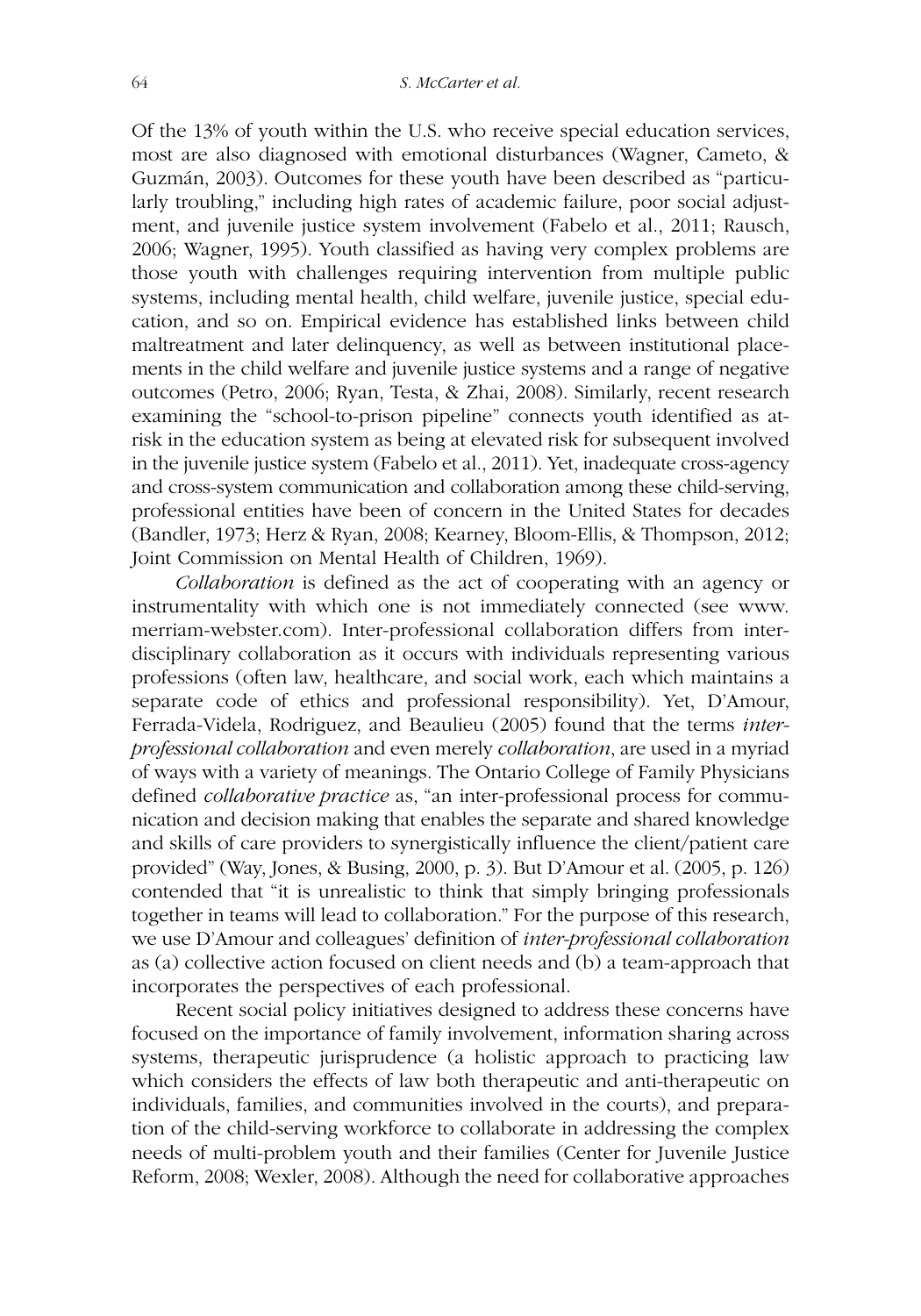to support youth with very complex needs has recently been documented (McCarter, Haber, & Kazemi, 2010), little work has been done on the interprofessional collaborative attitudes, competencies, and practices of licensed social workers serving this population. In one of the few studies, Smith and Mogro-Wilson (2007) examined the associations of organizational conditions and individual characteristics with the collaborative activities of frontline staff in child welfare and substance abuse treatment agencies. They found that collaborative practice was positively associated both with selfreported knowledge and skills in collaboration, and with perceptions of the advantages of collaboration. Individual factors accounted for nearly threequarters of the variance in collaborative practice (Smith & Mogro-Wilson, 2007). McCarter et al. (2010) have suggested that collaborative practice for these youth is complicated by the need to work with other service sectors, the multiple systems of care present, and the complex challenges of working with at-risk youth (p. 466). To identify workforce development needs of providers working with these vulnerable youth, this study examined the collaborative beliefs, perceived competencies, and practices of licensed social workers serving youth with very complex problems, using data from the National Association of Social Workers (NASW) Workforce Study (NASW, 2006). Social cognitive theory, which emphasizes the importance of selfefficacy, served as the conceptual framework for the study. Specific aims were to

- 1. Develop a profile of licensed social workers serving children and families with very complex problems in the United States, including their sociodemographic background, common presenting problems of youth on their caseloads, systems they interacted with most frequently on behalf of youth, past training experiences, and training needs.
- 2. Examine these social workers' beliefs in importance of collaboration, satisfaction with collaboration efficacy, and collaboration activities.
- 3. Describe the relationships between belief in the importance of interprofessional collaboration, satisfaction with collaboration efficacy, and collaboration activities of licensed social workers, controlling for gender (female/male), age, race/ethnicity (minority/majority) years of practice experience and employment sector and setting.

We hypothesized that:

- H1: Belief in the importance of collaboration and satisfaction with collaboration efficacy would be positively and significantly related to collaboration activities among licensed social workers working with children and families with complex problems.
- H2: This relationship would remain positive and significant controlling for gender (female/male), race/ethnicity (minority or majority), years of practice experience, and sector of employment (government vs. non-government setting).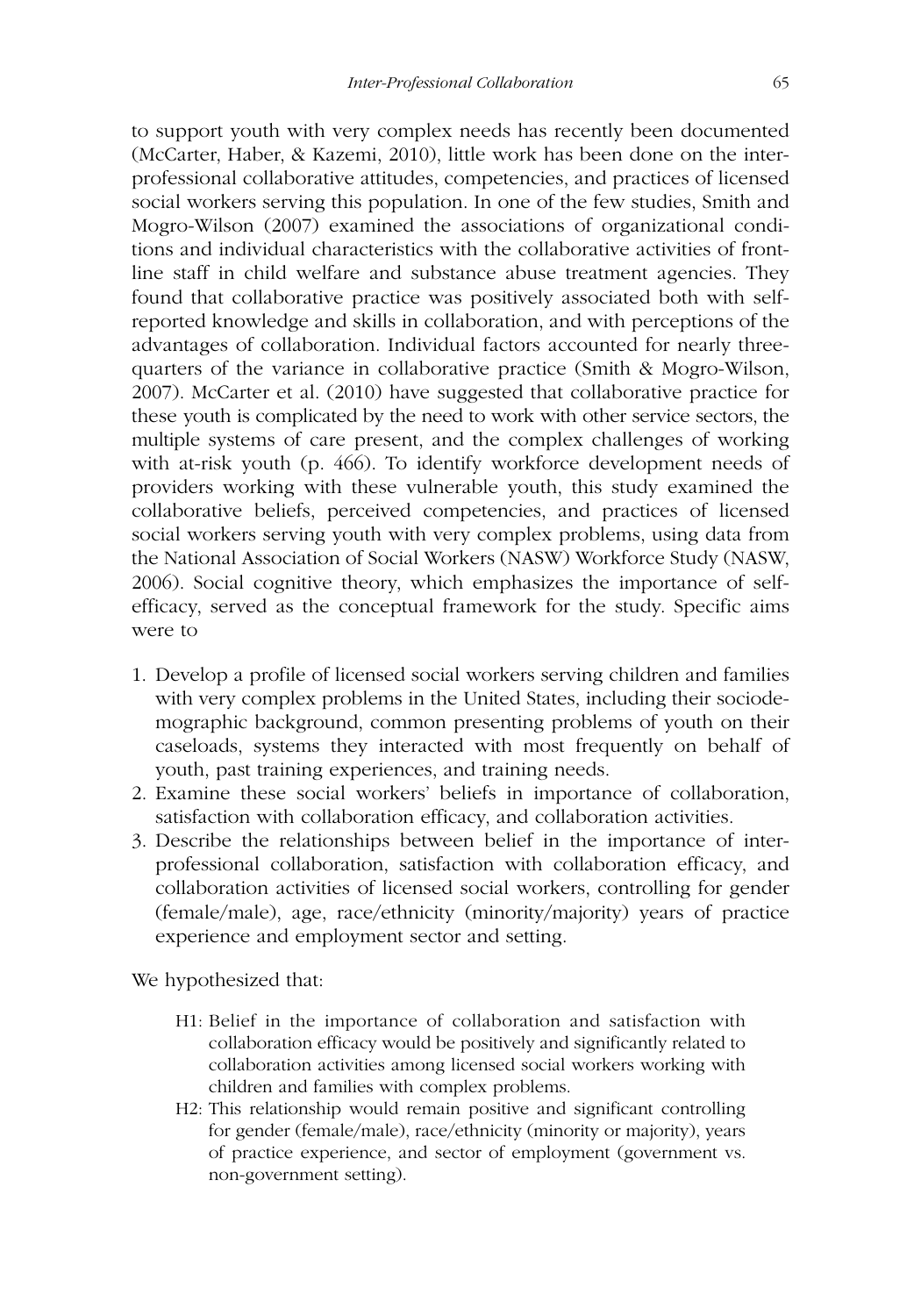#### **METHOD**

### Data and Sample

This study was a secondary analysis of data from the 2004 NASW National Study of Licensed Social Workers (Center for Health Workforce Studies, School of Public Health, University at Albany, 2006). The original research used a cross-sectional, survey design with a stratified random sample of approximately 10,000 licensed social workers in the continental United States. The researchers gathered data from front-line workers to gain a better understanding of the context of their practice, the services they provided, and the characteristics of the clients they served. Using the state licensing lists of 48 states (all except Delaware and Hawaii) and the District of Columbia, a random sample of licensed social workers stratified by region was drawn to participate in a self-administered mail survey. Survey responses were collected using a three-step mail process, with follow-up mailings sent to initial nonrespondents. This strategy resulted in a survey response rate of 49%.

The approximately 3,000 participants who provided services to individuals 21 years of age or under were asked to complete an additional section on services for children and families. The analysis reported here examined the 1,279 participants who indicated that 51% or more of their caseload of children had very complex (versus complex or not complex) problems. The rationale for this sampling strategy was that this subset of licensed social workers would be expected to have the greatest training needs and the most interactions with one or more other professional service systems.

# Variables and Measures

The survey included four sections which gathered data on participants' backgrounds, social work practice, services to clients, and workplace issues. In this analysis, survey items from the background, social work practice, services for children and families, and workplace issues sections were used to examine the relationships among the perceived importance of inter-professional collaboration, satisfaction with collaboration efficacy, and frequency of collaborative activities. Measures used for perceived importance of collaboration, satisfaction with collaboration efficacy, frequency of collaboration activities, and demographic variables are outlined below.

Perceived importance of collaboration was assessed with one item: How do you assess the importance of interagency coordination in assisting you to improve care provided to children and their families? Participants responded on a 5-point scale from 1 (*not at all*) to 5 (*very*).

Satisfaction with collaboration efficacy was measured using a composite score from five items that asked participants to rate their satisfaction with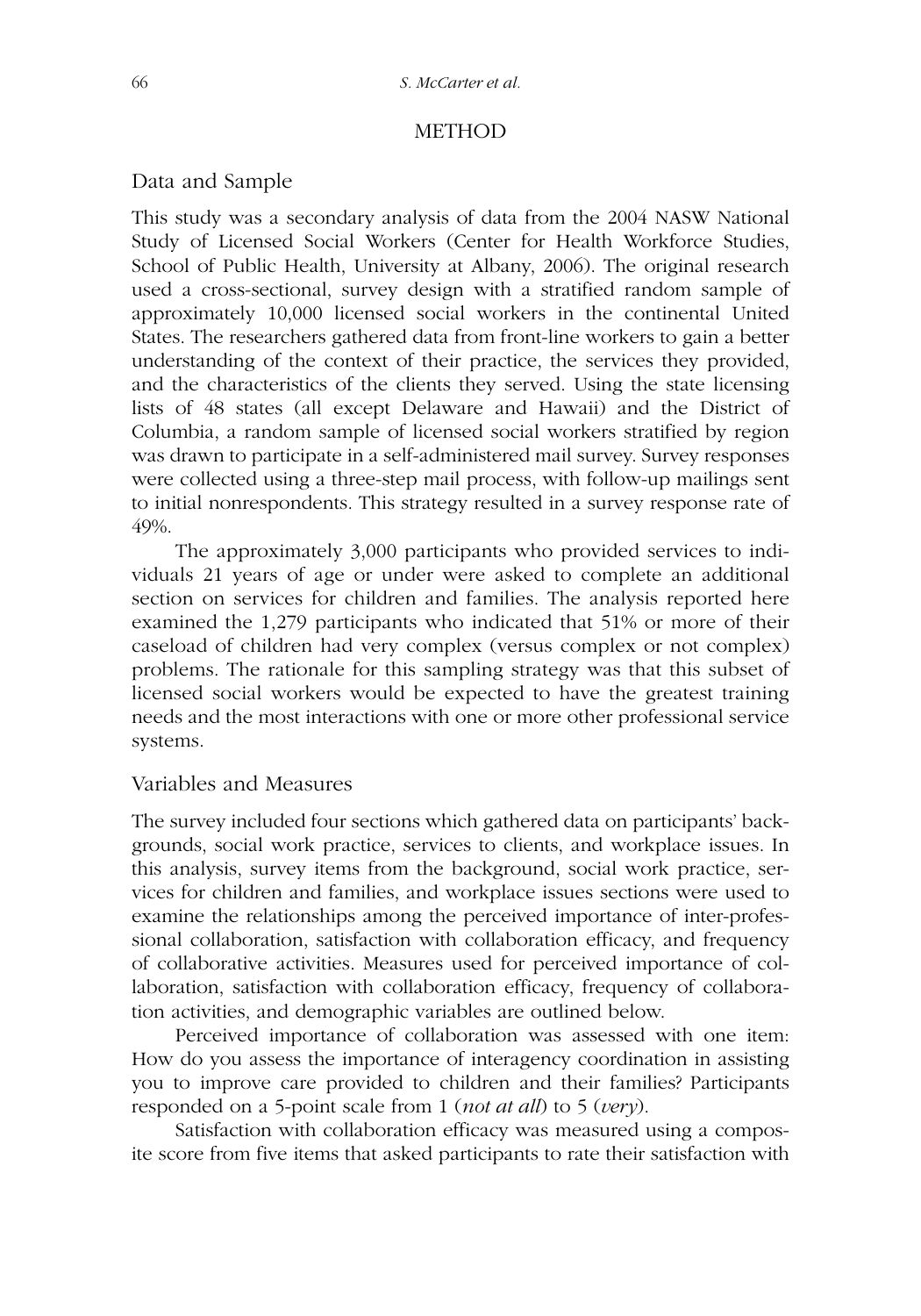their ability to engage in these collaborative activities: (a) help clients navigate through the social services system, (b) coordinate care between the medical and mental health communities to address the needs of clients, (c) address complex and chronic care problems of clients, (d) influence the design of services to better meet client needs, and (e) access community resources for clients. On each of the five items, participants responded on a 5-point scale from 1 (never) to 5 (always).

Collaborative activities were measured using a composite score from six items on which participants rated their frequency of engagement in the specific collaborative activities: (a) helping clients address a range of problems, including psychological, medical, and social issues; (b) working with community organizations to adapt the service delivery system; (c) communicating with other professions; (d) communicating with families; (e) using community resources; and (f) acting as an advocate. For each of the six items, participants responded on a 5-point scale from 1 (never) to 5 (always).

Descriptive information from participants about their personal backgrounds, practice experience and settings, and system interactions were also examined. Age was measured using six ordinal categories: 25 years and under, 26–34, 35–44, 45–54, 55–64, and 65 and over. Racial/ethnic status consisted of six categories: Asian/Pacific Islander, Black/African-American, Hispanic/Latino, White (Non-Hispanic), Native American/Alaskan Native, and Other.

### Data Analyses

The data were analyzed in two steps. In Step 1, descriptive statistics were used to calculate frequencies and percentages that described participants' personal and professional backgrounds. In Step 2, linear regression analyses were conducted to examine the relationships among perceived importance of collaboration, satisfaction with collaboration efficacy, and frequency of collaborative activities.

#### RESULTS

#### Sample Description

The great majority (80%) of the 1,279 participants were currently in practice. As shown in Table 1, most were White (85%), female (84%) MSWs (78%) The median age was 45–54 years. Over three-quarters (78%) reported providing services to children and their families for 6 or more years, the remaining 22% had done so for 5 years or less. The participants' practice sectors and settings varied, with a majority working in government (37%) and private non-profit (37%) sectors. Common practice settings included social service agencies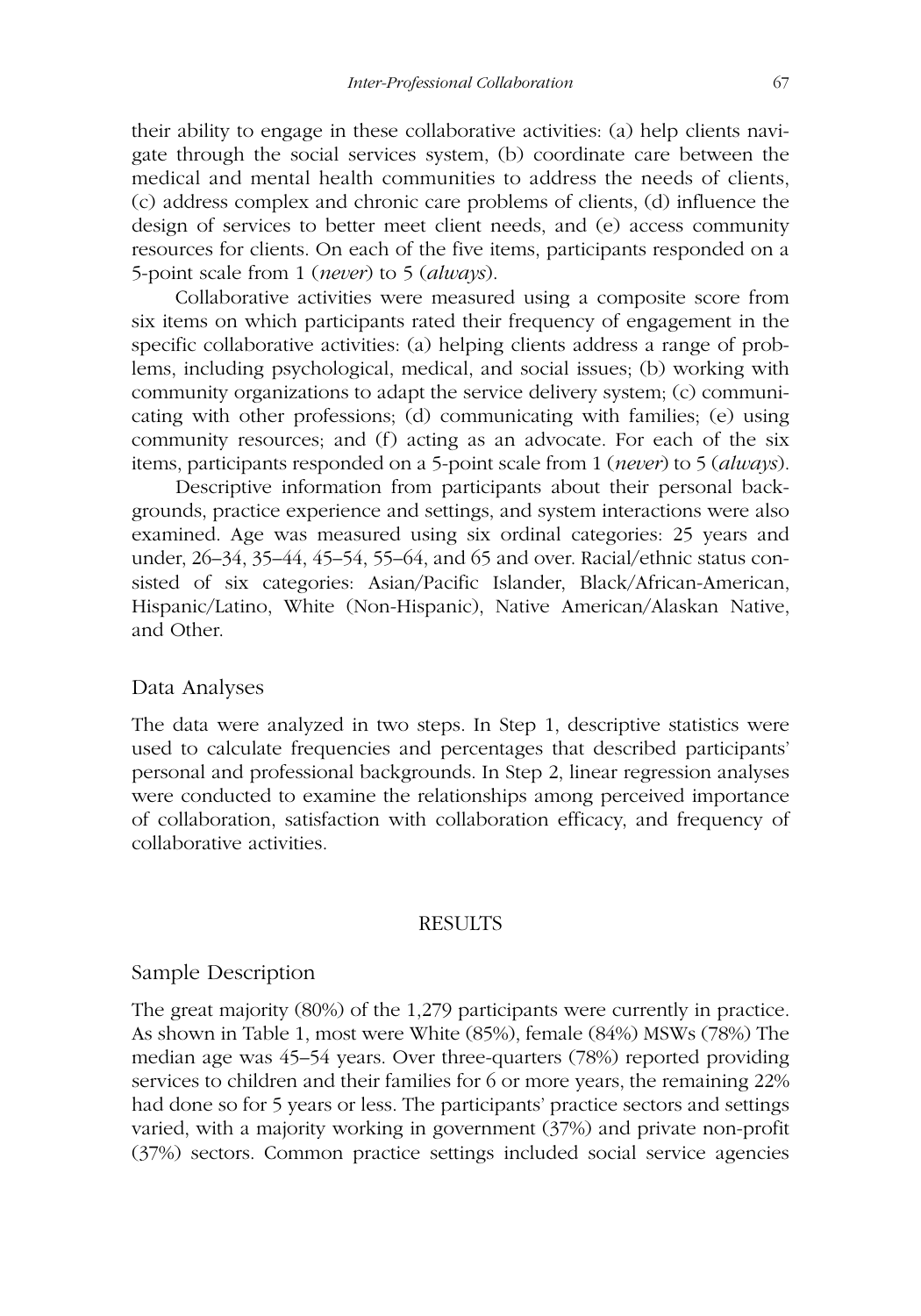| Background and practice                  | $\frac{0}{0}$ | $\boldsymbol{n}$ |
|------------------------------------------|---------------|------------------|
| Background                               |               |                  |
| Age                                      |               |                  |
| 25 and under                             | 1.0           | 13               |
| $26 - 34$                                | 17.6          | 225              |
| 35-44                                    | 22.8          | 291              |
| $45 - 54$                                | 31.1          | 397              |
| $55 - 64$                                | 23.2          | 296              |
| 65 and older                             | 4.4           | 5.6              |
| Gender                                   |               |                  |
| Male                                     | 16.0          | 201              |
| Female                                   | 84.0          | 1,059            |
| Race/ethnic status                       |               |                  |
| White                                    | 85.1          | 1,080            |
| African American                         | 6.4           | 81               |
| Latino                                   | 5.2           | 66               |
| Other                                    | 3.4           | 42               |
| Highest social work degree               |               |                  |
| None                                     | 8.4           | 108              |
| <b>BSW</b>                               | 10.8          | 138              |
| <b>MSW</b>                               | 78.4          | 1,003            |
| DSW or PhD                               | 2.3           | 30               |
| Practice                                 |               |                  |
| Years of social work practice            |               |                  |
| 5 years or less                          | 22.3          | 282              |
| 6 or more years                          | 77.7          | 982              |
| Years of practice with children/families |               |                  |
| 5 years or less                          | 21.7          | 274              |
| 6 or more years                          | 78.3          | 986              |
| Employment sector                        |               |                  |
| Government                               | 37.0          | 432              |
| Private nonprofit                        | 36.7          | 428              |
| Private practice                         | 14.0          | 163              |
| Private for profit                       | 12.3          | 143              |
| Practice setting                         |               |                  |
| Social services                          | 18.1          | 194              |
| Private practice                         | 11.4          | 122              |
| School                                   | 10.9          | 117              |
| Medical                                  | 10.0          | 107              |
| Behavioral health                        | 10.0          | 107              |

**TABLE 1** Sociodemographic Statistics for the Study Sample  $(n = 1,279)$ 

(18%), private solo practices (11%), schools (11%), hospitals/medical centers (10%), and behavioral health clinics/outpatient facilities (10%).

# Presenting Problems Among Children Served

The most frequent presenting problems reported among the children in participants' caseloads included challenges related to family functioning, mental health, school, abuse/neglect, and socioeconomic disadvantage (see Table 2).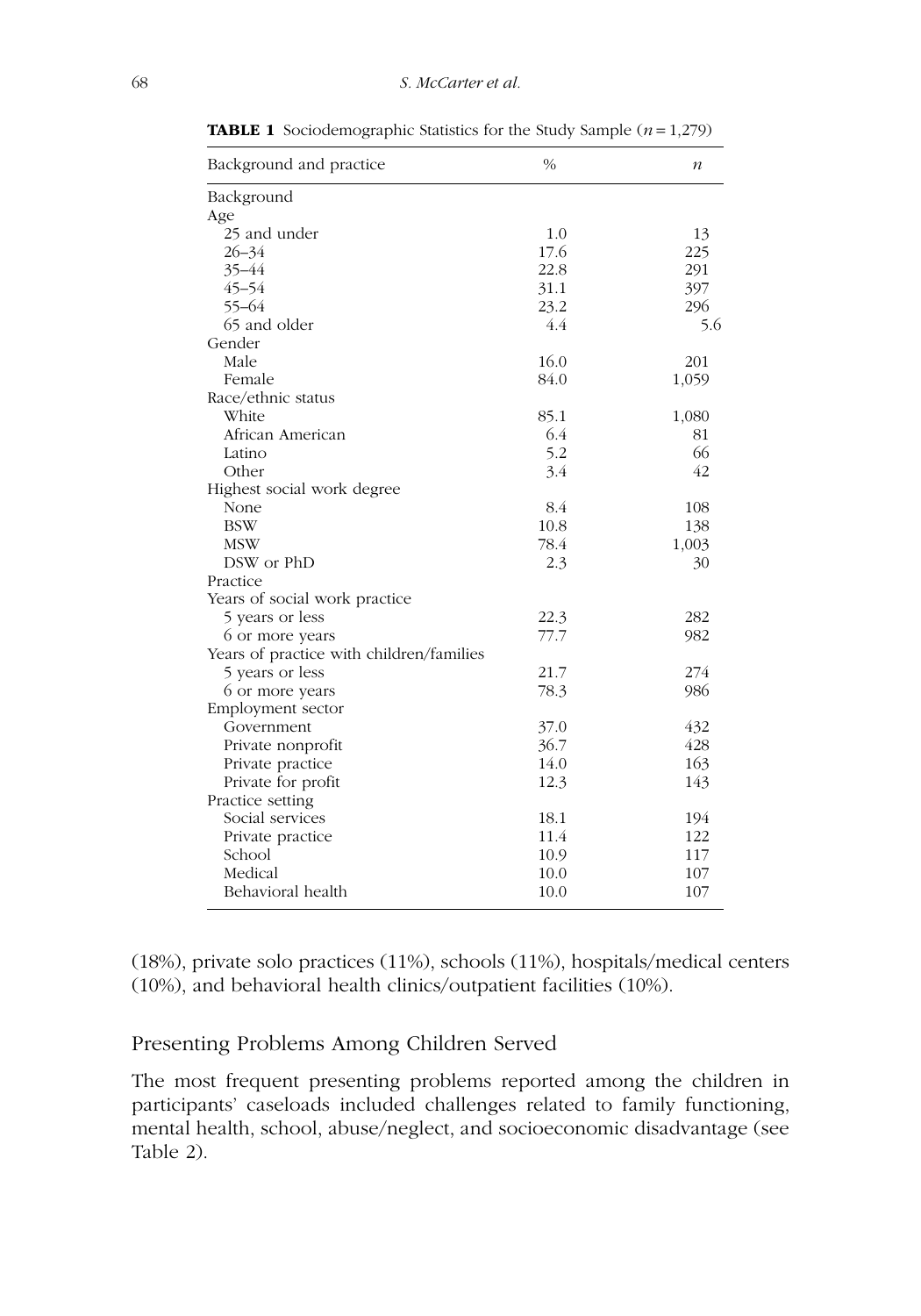| Presenting problems    | M   | SD  |
|------------------------|-----|-----|
| Family and educational |     |     |
| Family functioning     | 4.2 | 0.9 |
| School problems        | 3.7 | 1.1 |
| Socioeconomic status   | 3.6 | 1.1 |
| disadvantage           |     |     |
| Social and community   |     |     |
| Mental health          | 4.0 | 1.0 |
| Substance abuse        | 3.1 | 11  |
| Medical                | 2.8 | 1.2 |
| Disability             | 2.7 | 1.2 |
| End of life care       | 1.5 | 0.9 |
| Criminal justice       |     |     |
| Abuse/neglect          | 3.7 | 1.1 |
| Foster care            | 2.9 | 1.3 |
| Juvenile justice       | 2.7 | 1.2 |
| Adoption/reunification | 2.5 | 1.2 |

**TABLE 2** Frequency of Family and Educational, Social and Community Service and Criminal Justice Oriented Presenting Problems Among Children on Participants' Caseloads

Items were rated on a scale from 1 (*never*) to 5 (*always*) ( $N = 1279$ ).

# Systems Interacted with Most Frequently on Behalf of Children

As shown in Table 3, participants reported interacting with a variety of other systems on behalf of children. The majority interacted most frequently with mental health (70%) and school (60%) systems. Over half (51%) reported frequent interactions with protective services. Other systems which participants cited frequent contact with included the court (36%), foster care (33%), and healthcare systems (31%).

| System                  | $\frac{0}{0}$ | n   |
|-------------------------|---------------|-----|
| Mental health           | 69.8          | 893 |
| <b>Schools</b>          | 60.0          | 768 |
| Protective services     | 50.9          | 651 |
| Courts                  | 36.0          | 460 |
| Foster care             | 32.8          | 420 |
| Health                  | 30.7          | 393 |
| Supplemental services   | 20.6          | 263 |
| Police/criminal justice | 18.9          | 242 |
| Social/recreational     | 14.5          | 185 |
| Legal aid/attorneys     | 8.0           | 102 |
| Income maintenance      | 7.7           | 99  |

**TABLE 3** Systems Interacted with Most Frequently by Social Workers on Behalf of Children  $(n=1,279)$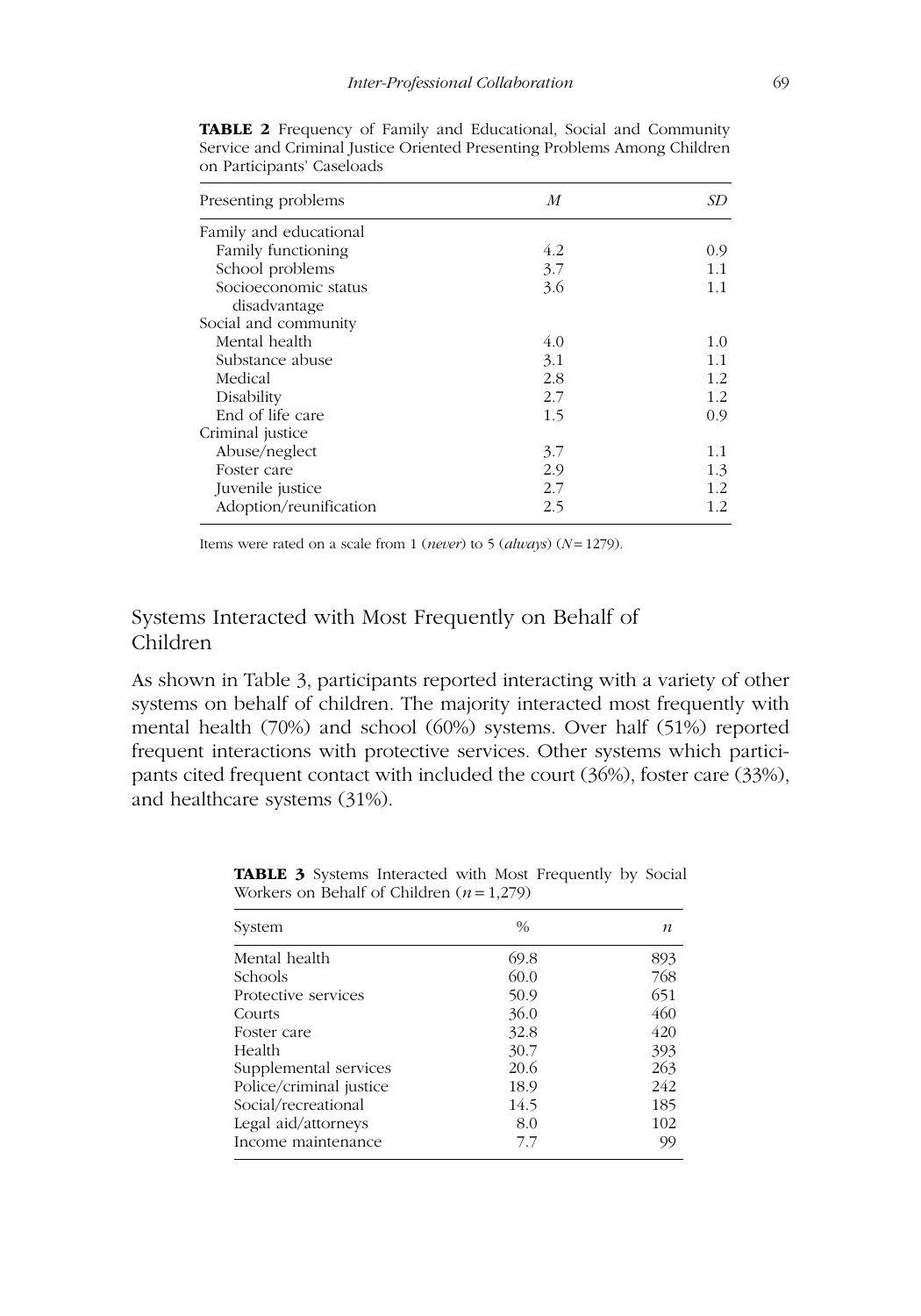|                                      |               | General training<br>(last 2 years) | Children and<br>families specific<br>training (ever<br>participate) |                  |
|--------------------------------------|---------------|------------------------------------|---------------------------------------------------------------------|------------------|
| Type of training                     | $\frac{0}{0}$ | $\boldsymbol{n}$                   | $\frac{0}{0}$                                                       | $\boldsymbol{n}$ |
| Seminars/workshops                   | 83.0          | 1,062                              | 82.8                                                                | 1059             |
| Interdisciplinary seminars/workshops |               |                                    | 82.3                                                                | 1052             |
| Conferences                          | 82.0          | 1,049                              | 86.3                                                                | 1104             |
| Courses in social work school        |               |                                    | 75.5                                                                | 966              |
| Courses in other higher education    |               |                                    | 40.3                                                                | 516              |
| On the job training                  | 41.3          | 528                                | 69.0                                                                | 883              |
| Professional association programs    | 32.0          | 409                                |                                                                     |                  |
| Supervised clinical practice         | 26.6          | 340                                | 61.1                                                                | 782              |
| Agency field placement               |               |                                    | 56.6                                                                | 724              |
| Certificate programs                 | 24.7          | 316                                |                                                                     |                  |
| Supervised practice                  | 15.6          | 200                                |                                                                     |                  |
| Academic credit courses              | 13.9          | 178                                |                                                                     |                  |
| Distance learning programs           | 6.8           | 87                                 | 9.8                                                                 | 125              |
| Other                                | 4.6           | 59                                 | 2.3                                                                 | 30               |
| None                                 | 1.4           | 18                                 |                                                                     |                  |

**TABLE 4** Past Continuing Education/Training (General and Children and Families)  $(n = 1,279)$ 

# Training Experiences and Desires for Future Training

Table 4 gives respondents' previous continuing education/training experiences, and Table 5 lists their desired training topics. The vast majority reported participating in seminars or workshops (83%) and conferences (82%) in the past 2 years. Most had received training for work with children and families in the past, via conferences (86%), seminars/workshops (83%), and courses in social work school (76%). As shown in Table 5, however, most (86%) desired additional training on child and family issues. Participants reported a desire for additional training in clinical practice (49%), trauma/ disaster (31%), and best practices (23%). Training needs related to interprofessional collaboration included professional ethics (19%), interdisciplinary practice (12%), and community organizing (8%).

# Perceived Importance of Collaboration and Satisfaction with Collaboration Efficacy

Participants noted the importance of inter-professional collaboration (see Table 6). On average, they viewed interagency coordination as important to improving children's care  $(M = 4.1, SD = 1.0)$ . Participants also indicated that they were generally satisfied with their ability to address the complex problems of clients  $(M = 3.8, SD = 1.0)$ , help clients navigate through the social services system  $(M = 3.6, SD = 0.9)$ , coordinate care between the medical and mental health communities to address the needs of clients  $(M = 3.5, SD = 1.0)$ , and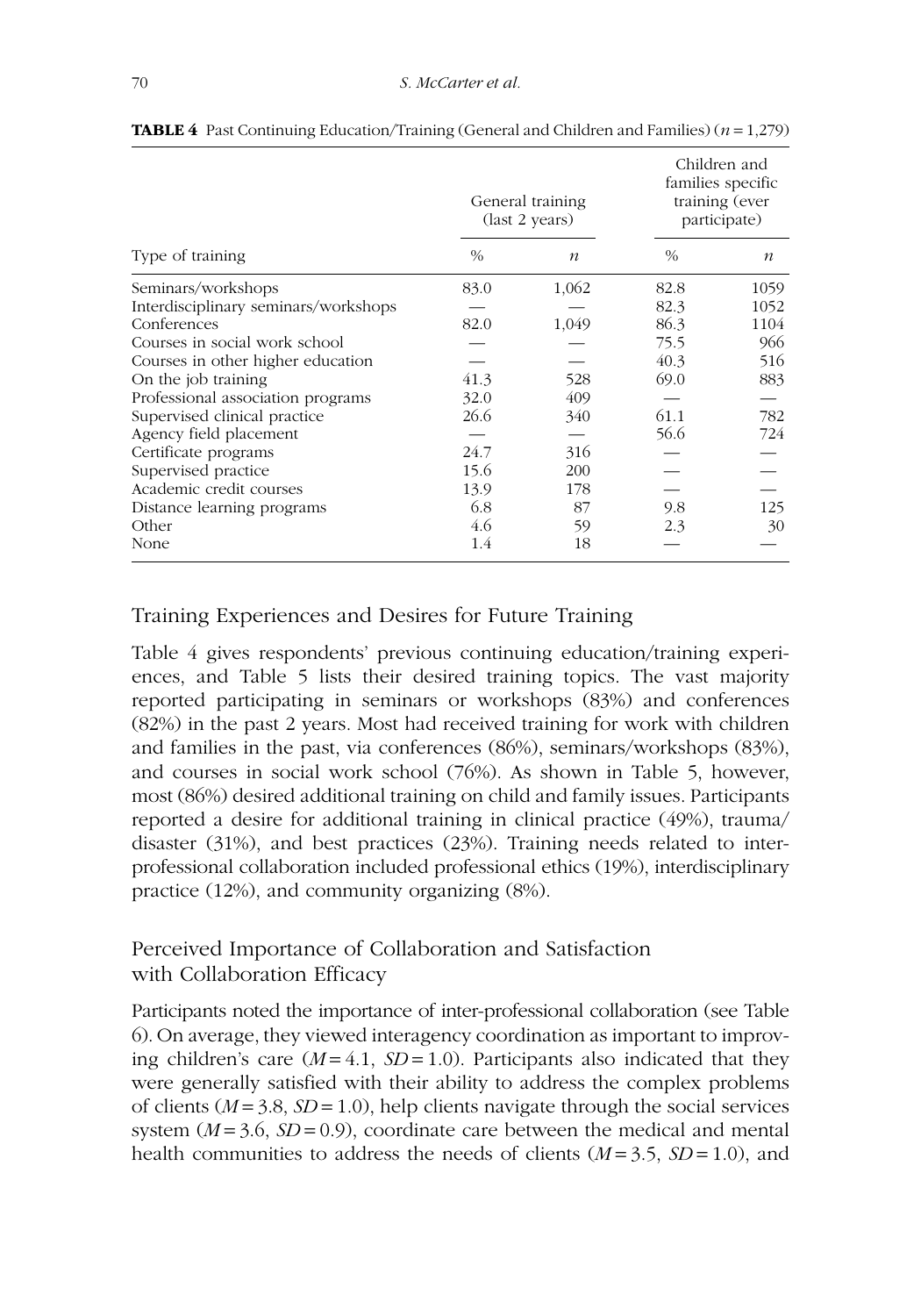| Training wants             | $\%$ | $\boldsymbol{n}$ |  |
|----------------------------|------|------------------|--|
| Child/family issues        | 86.1 | 1,087            |  |
| Clinical practice          | 48.9 | 625              |  |
| Trauma/disaster            | 30.6 | 392              |  |
| Specialty practice area    | 29.9 | 383              |  |
| Best practices             | 22.8 | 292              |  |
| Program development        | 21.3 | 273              |  |
| Medication use             | 19.4 | 248              |  |
| Substance abuse            | 19.2 | 245              |  |
| Professional ethics        | 18.9 | 242              |  |
| Administration             | 18.7 | 239              |  |
| Cultural competency        | 13.7 | 175              |  |
| Interdisciplinary practice | 12.4 | 159              |  |
| Rural service              | 10.0 | 128              |  |
| Paperwork management       | 9.3  | 119              |  |
| Community organizing       | 8.1  | 103              |  |
| Care management            | 5.6  | 72               |  |
| Telehealth                 | 2.1  | 27               |  |

**TABLE 5** Future Training Wants Among the Study Sample (n = 1,279)

**TABLE 6** Descriptive Statistics for Items on Composite Scales

|                                                                          | Descriptive statistics |      |     |      |        |         |         |
|--------------------------------------------------------------------------|------------------------|------|-----|------|--------|---------|---------|
| Variables                                                                | $\boldsymbol{n}$       | M    | SD  | Mode | Median | Minimum | Maximum |
| Perceived importance of<br>collaboration                                 | 1,239                  | 4.1  | 1.0 | 5.0  | 4.0    | 1.0     | 5.0     |
| Satisfaction with collabora-<br>tion efficacy total score                | 983                    | 17.6 | 3.6 | 18.0 | 18.0   | 5.0     | 25.0    |
| Help clients navigate<br>systems                                         | 1,101                  | 3.6  | 0.9 | 4.0  | 4.0    | 1.0     | 5.0     |
| Coordinate care                                                          | 1,079                  | 3.5  | 1.0 | 4.0  | 4.0    | 1.0     | 5.0     |
| Address complex/chronic<br>issues                                        | 1,119                  | 3.8  | 1.0 | 4.0  | 4.0    | 1.0     | 5.0     |
| Influence service design                                                 | 1,110                  | 3.2  | 1.2 | 3.0  | 3.0    | 1.0     | 5.0     |
| Access community<br>resources                                            | 1,117                  | 3.5  | 1.0 | 4.0  | 4.0    | 1.0     | 5.0     |
| Collaboration activities total<br>score                                  | 653                    | 24.5 | 3.2 | 24.0 | 25.0   | 12.0    | 30.0    |
| Help clients address range<br>of problems                                | 1,133                  | 4.4  | 0.7 | 5.0  | 4.0    | 1.0     | 5.0     |
| Work with community<br>organizations to adapt<br>service delivery system | 1,015                  | 3.4  | 1.2 | 4.0  | 3.0    | 1.0     | 5.0     |
| Communicate with other<br>professions                                    | 866                    | 4.2  | 0.9 | 5.0  | 4.0    | 1.0     | 5.0     |
| Communicate with families                                                | 1,242                  | 4.5  | 0.9 | 5.0  | 5.0    | 1.0     | 5.0     |
| Use community resources                                                  | 1,251                  | 3.8  | 1.3 | 4.0  | 4.0    | 1.0     | 5.0     |
| Act as advocate                                                          | 1,249                  | 4.1  | 1.1 | 5.0  | 4.0    | 1.0     | 5.0     |

Items were rated on a scale from 1 (not at all) to 5 (very).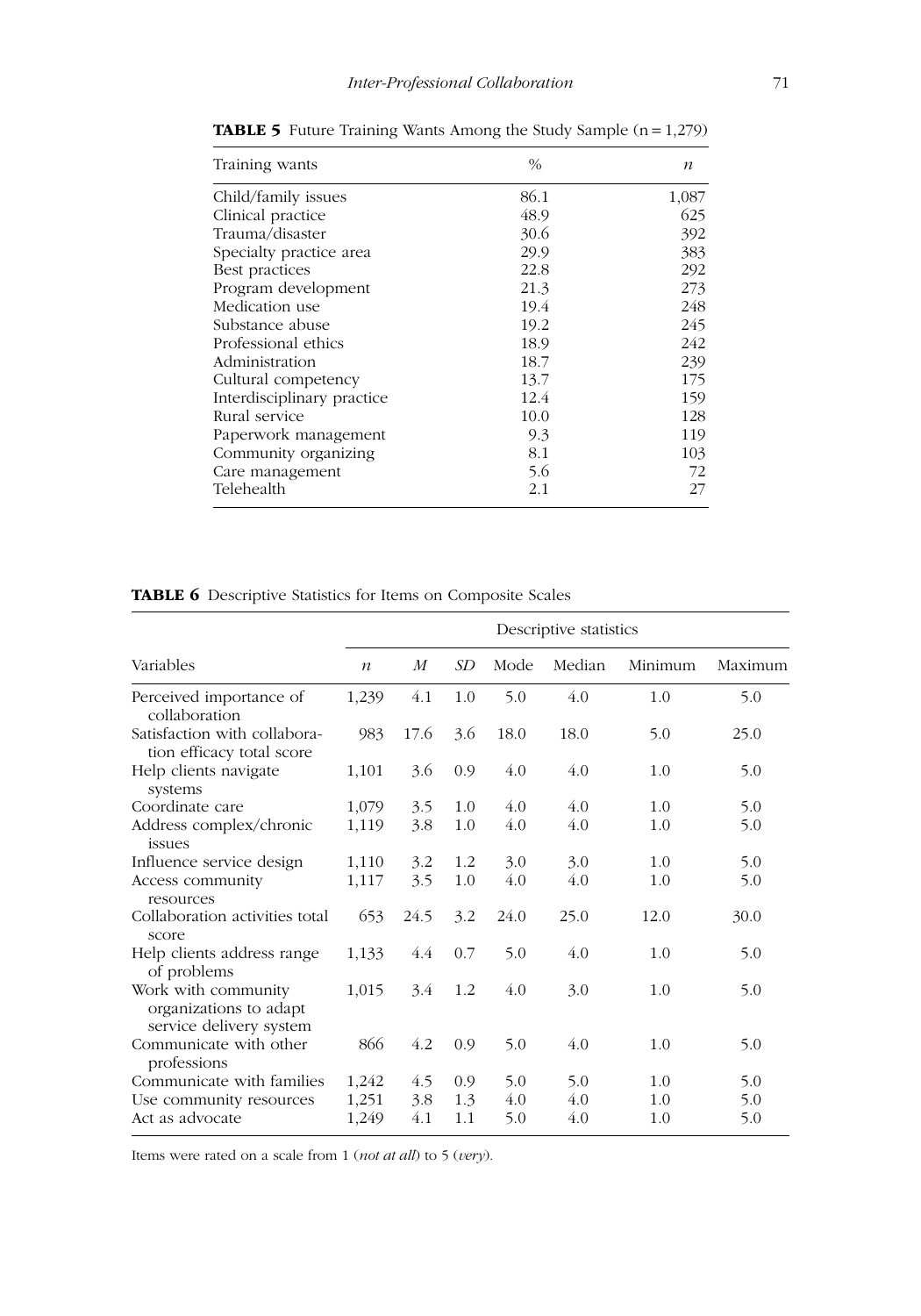| Outcome                                                                           |              | SF. |         |
|-----------------------------------------------------------------------------------|--------------|-----|---------|
| Satisfaction with collaboration efficacy<br>Perceived importance of collaboration | 0.09<br>1 05 | 13  | $30***$ |

**TABLE 7** Linear Regression Results for Ability of Perceived Importance of Collaboration to Predict Satisfaction on Collaboration Efficacy and Collaboration Activities ( $n = 1,279$ )

\*\*\* $p < .001$ .

access community resources for clients  $(M=3.5, SD=1.0)$ . They reported feeling least satisfied with their ability to influence the design of services to better meet client needs ( $M = 3.2$ ,  $SD = 1.2$ ). The total mean score on satisfaction with collaboration efficacy was  $17.6$  (SD = 3.6) out of 25, suggesting a satisfactory level of efficacy, though with room for improvement.

# Frequency of Collaborative Activities

Participants reported a moderately high level of inter-professional collaborative activities, with an average total score on this scale of  $24.5$  ( $SD = 3.2$ ) out of 30. The greatest collaboration was reported in the area of communicating with children's families  $(M = 4.5, SD = 0.9)$ , followed by helping clients address a range of problems  $(M = 4.4, SD = 0.7)$ , communicating with other professionals  $(M=4.2, SD=0.9)$ , acting as an advocate  $(M=4.1, SD=1.1)$ , and using community resources  $(M = 3.8, SD = 1.3)$ . The lowest average score was for working with community organizations to adapt delivery systems  $(M = 3.4, SD = 1.2).$ 

# Regression Analyses

As shown in Table 7, two linear regressions were conducted to determine whether perceived importance of collaboration predicted satisfaction with collaboration efficacy and also predicted collaboration activities. The first linear regression analysis (perceived importance of collaboration by collaboration efficacy) did not yield significant findings ( $B = .09$ ,  $SE = .12$ ,  $\beta = .02$ ,  $p = .47$ ), indicating no predictive relationship between the variables. The second linear regression model examined whether perceived importance of collaboration predicted collaborative activities and showed a significant and positive predictive relationship between the variables  $(B=1.05, SE=.13,$  $\beta$ = .30, p <.001). This relationship remained positive and significant after controlling for gender (female/male), race/ethnicity (minority/majority), years of practice experience, and sector of employment (government/nongovernment setting). These findings suggest that licensed social workers who perceived inter-professional collaboration as important, engaged more often in collaborative activities.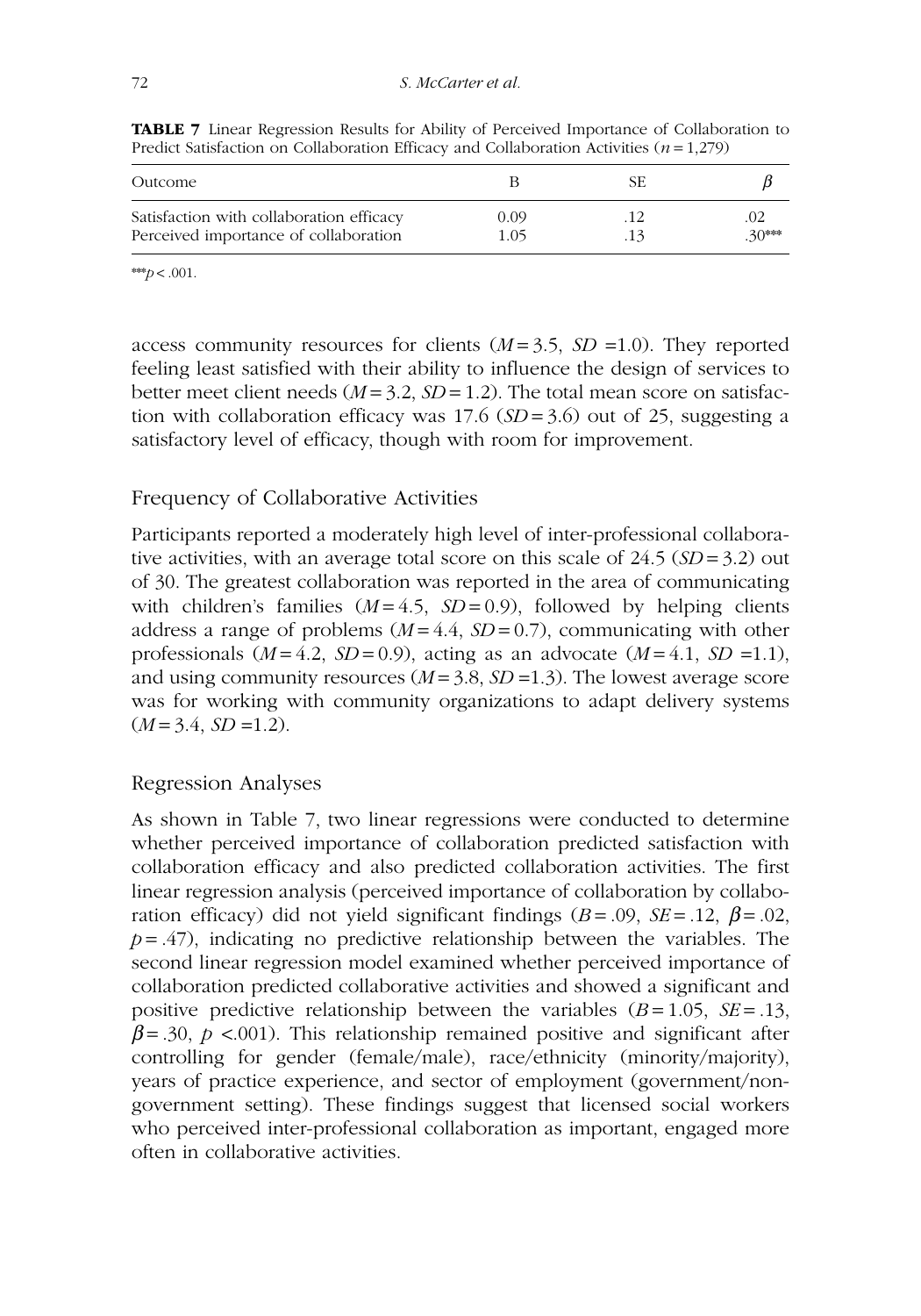### DISCUSSION

This study surveyed licensed social workers serving children and families with very complex problems because they are likely to interact with multiple professional service systems and thus may have the greatest need for collaborative practices. The most common presenting problems for these children and youth are related to family functioning, mental health, abuse/ neglect, school problems, and socioeconomic disadvantage. The majority of the youth and their families interact with the mental health and school systems, roughly half of the youth are involved with protective services, and many of the youth report court, foster care, and healthcare system involvement. To work with these youth and their families, the majority of the social workers surveyed had participated in seminars or workshops in the last two years but most said that they desired additional training on child and family issues.

Given the very complex problems, multiple system involvement, and training needs of this population, we also examined practitioners' collaborative beliefs, perceived competencies, and practices; and the associations among these variables. Participating social workers supported inter-professional collaboration and saw it as important to improving children's care.

The perceived importance of collaboration was not, however, a significant predictor of satisfaction with collaboration efficacy. Collaboration perceptions or the belief in the importance of collaboration, however, was positively and significantly related to collaboration practices among these licensed social workers who work with children and families with complex problems, and this relationship remained positive and significant after controlling for gender, race/ethnicity, years of practice experience, and sector of employment. These findings are consistent with those of Smith and Mogro-Wilson (2007), as well as with the theory of planned behaviors and social cognitive theory (Ajzen, 1985; Bandura, 1997; Holden, Anastas, Meenaghan, & Metrey, 2002; Holden, Meenaghan, & Anastas, 2003) and also support professional literature suggesting that practitioners not only understand a problem holistically, but intervene collaboratively, using multiple disciplinary strategies and mixed methods (McCarter et al., 2010).

### Limitations

Although these findings make an important contribution to our knowledge about licensed social workers who serve children with very complex problems, some limitations of the data must be recognized, most notably, those regarding generalizability and response bias. The sample included only licensed social workers, and primarily those licensed at the MSW-level; and, thus, the findings cannot be generalized to unlicensed social workers, and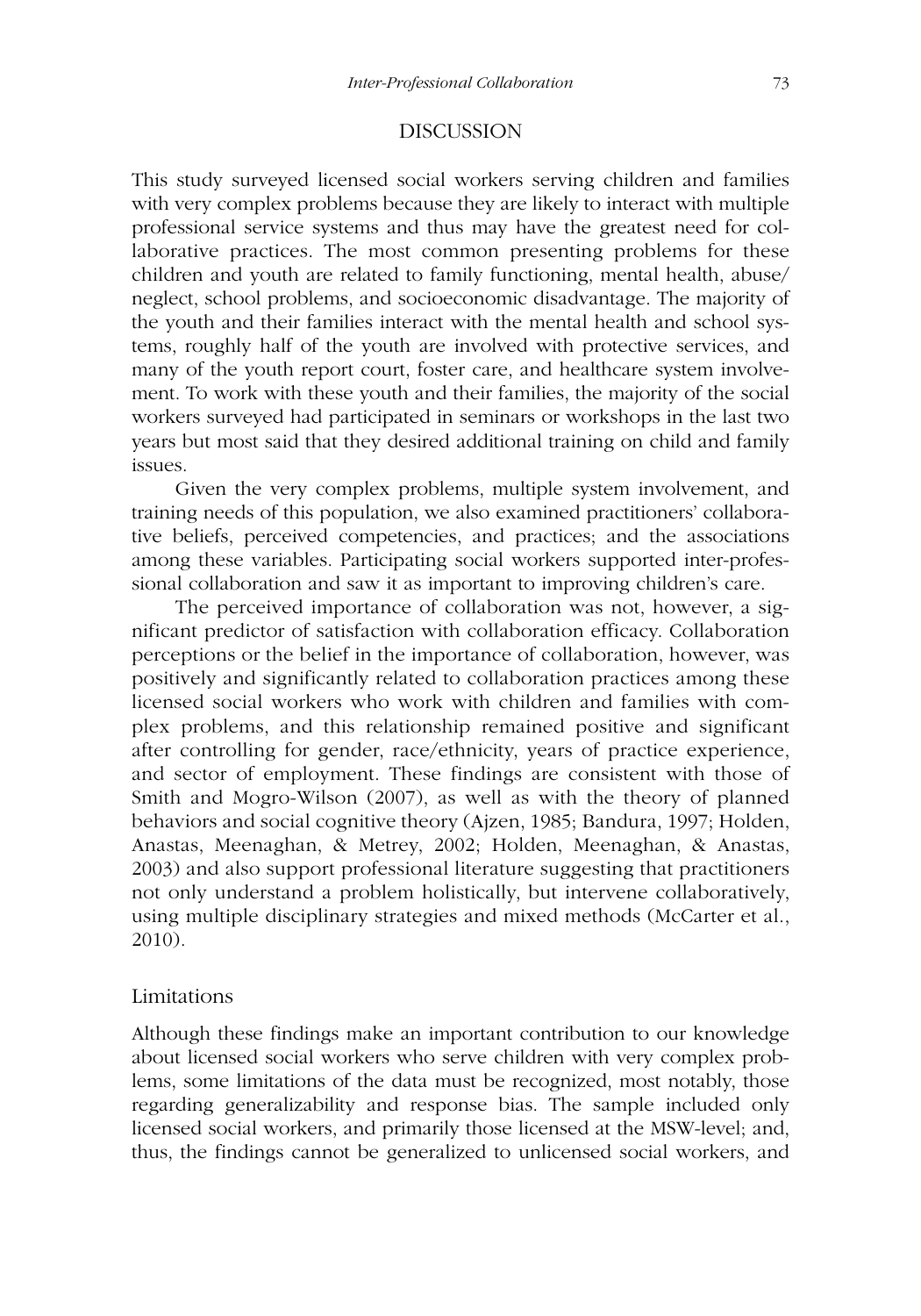they must be generalized with caution to licensed BSW-level social workers. Though this was a probability and representative sample of the LCSW population, the sample was mostly White women and is therefore limited demographically. The definition and implementation of inter-professional collaboration is most certainly shaped by not only education and professional experience, but also by gender, culture, and lived experience (D'Amour et al., 2005). Also, the response rate of 49% fell below the desirable 70% threshold, creating concern that those who responded may have differed in some systematic way from non-respondents. Given the sponsorship of the survey by NASW, members of that organization may have been more likely to respond than nonmembers. Finally, because of the nature of many of the survey items, those with front-line, direct practice experience may have been more likely to respond than those working in areas such as administration or research.

### **CONCLUSION**

As the problems faced by children and their families become even more complex, the interdependence of service providers becomes more important, and several scholar suggest this make inter-professional collaboration a necessity (D'Amour et al., 2005; Forbes & Watson, 2011). This implementation has implications for forensic social work education, training and professional development, and ethics.

# Implications for Education, Training and Professional Development, and Ethics

The Council on Social Work Education's Educational Policy and Accreditation Standards (2008) require collaborative effort. In EPAS 2.1.8 (Engage in policy practice to advance social and economic well-being and to deliver effective social work services), students are expected to collaborate with colleagues and clients for effective policy action. With this policy in place, curricula and field placements should include inter-professional collaboration. Students should practice interdisciplinary collaboration as a foundation for inter-professional collaboration complete with exploration of differing client responsibilities, codes of ethics, power, and boundaries.

D'Amour and her colleagues (2005) found that sharing, partnership, interdependency, and power are all key elements in inter-professional collaboration. And they suggest that, as professions become more specialized to respond to the increasing complexity of client needs, training in developing effective inter-professional teams becomes paramount. This training might include a basic understanding of each of the professions represented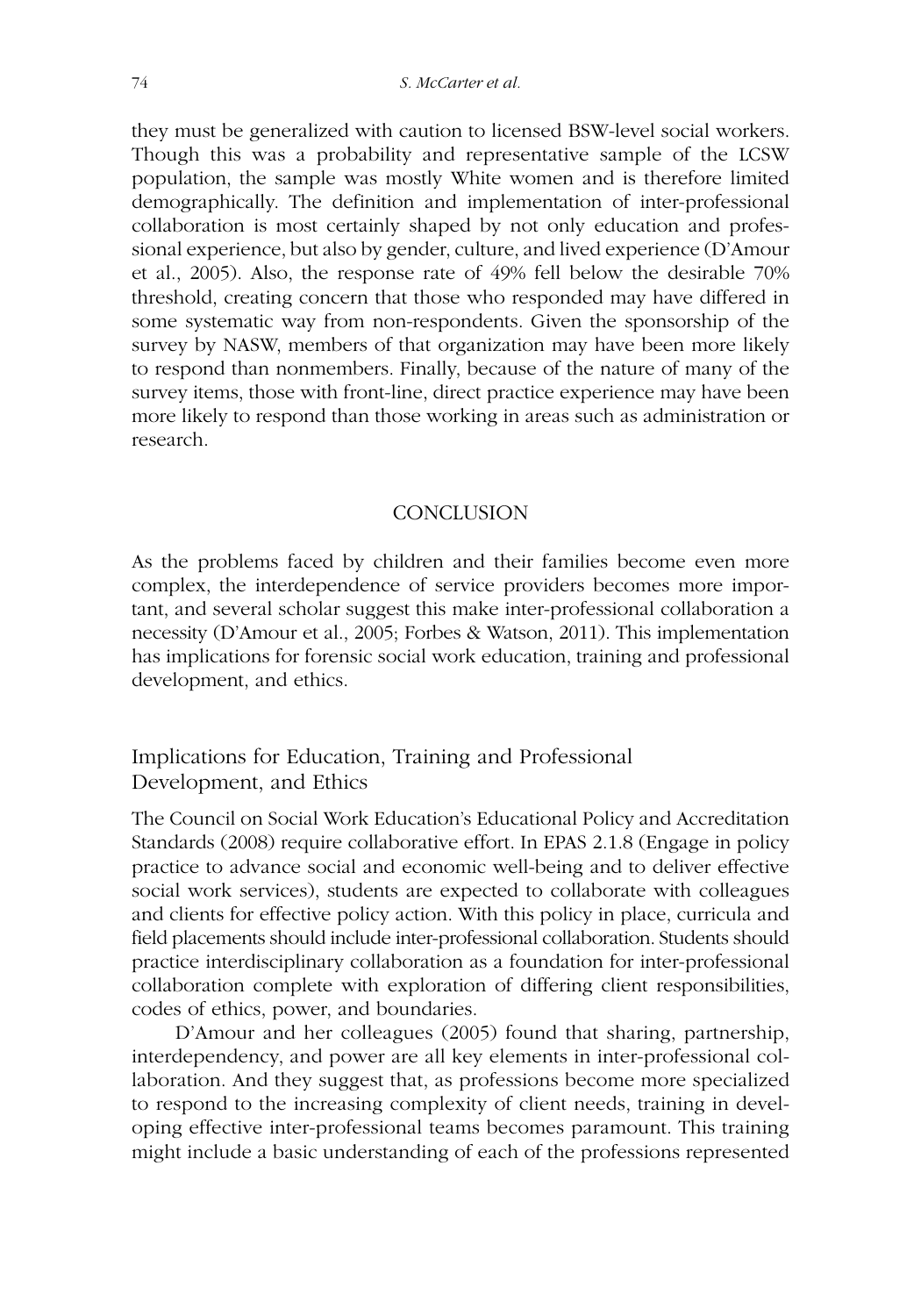on the team, rapport and trust-building among team members, a shared definition of the problems to be addressed, responsibilities of each team member in addressing the identified problems, candid discussions of the role of power and decision-making authority (including the client) and how best to incorporate the client. Specific agencies, hospitals, courts, and schools should consider offering continuing education credits in building successful inter-professional teams focused on improving client outcomes.

The NASW's Code of Ethics also specifically mentions collaboration in Section 2.03: Interdisciplinary Collaboration:

(a) Social workers who are members of an interdisciplinary team should participate in and contribute to decisions that affect the well-being of clients by drawing on the perspectives, values, and experiences of the social work profession. Professional and ethical obligations of the interdisciplinary team as a whole and of its individual members should be clearly established.

(b) Social workers for whom a team decision raises ethical concerns should attempt to resolve the disagreement through appropriate channels. If the disagreement cannot be resolved, social workers should pursue other avenues to address their concerns consistent with client well-being.

Given these guidelines within the NASW Code of Ethics, social workers should consider how they currently work inter-professionally and how divergent ethical obligations are reconciled. If further work or clarification is necessary, agencies may investigate further training and professional development opportunities for their staff members.

Finally, forensic social workers, who commonly comprise front-line staff, have a wealth of information to offer that can help to move interprofessional collaboration from theory into practice (Guile, 2012). As evidenced in our study, licensed social workers have a commitment to collaboration and use collaborative practices quite often. These findings offer a better understanding of the collaborative beliefs, competencies, and practices of social workers that may help to identify supervision and training needs, examine professional ethical codes, and inform curriculum design; ultimately improving policy and practice for families with youth with very complex problems. Future work in this area might consider mixed-methods studies that could gather firsthand accounts of what factors facilitated or created barriers to inter-professional collaboration. These could be used to develop or improve evidence-based practice with children in need of services from multiple systems of care. Moreover, research that evaluates the effectiveness of existing evidence-based practices can be further examined for the extent to which they address interprofessional collaborative practice with youth with complex challenges and needs.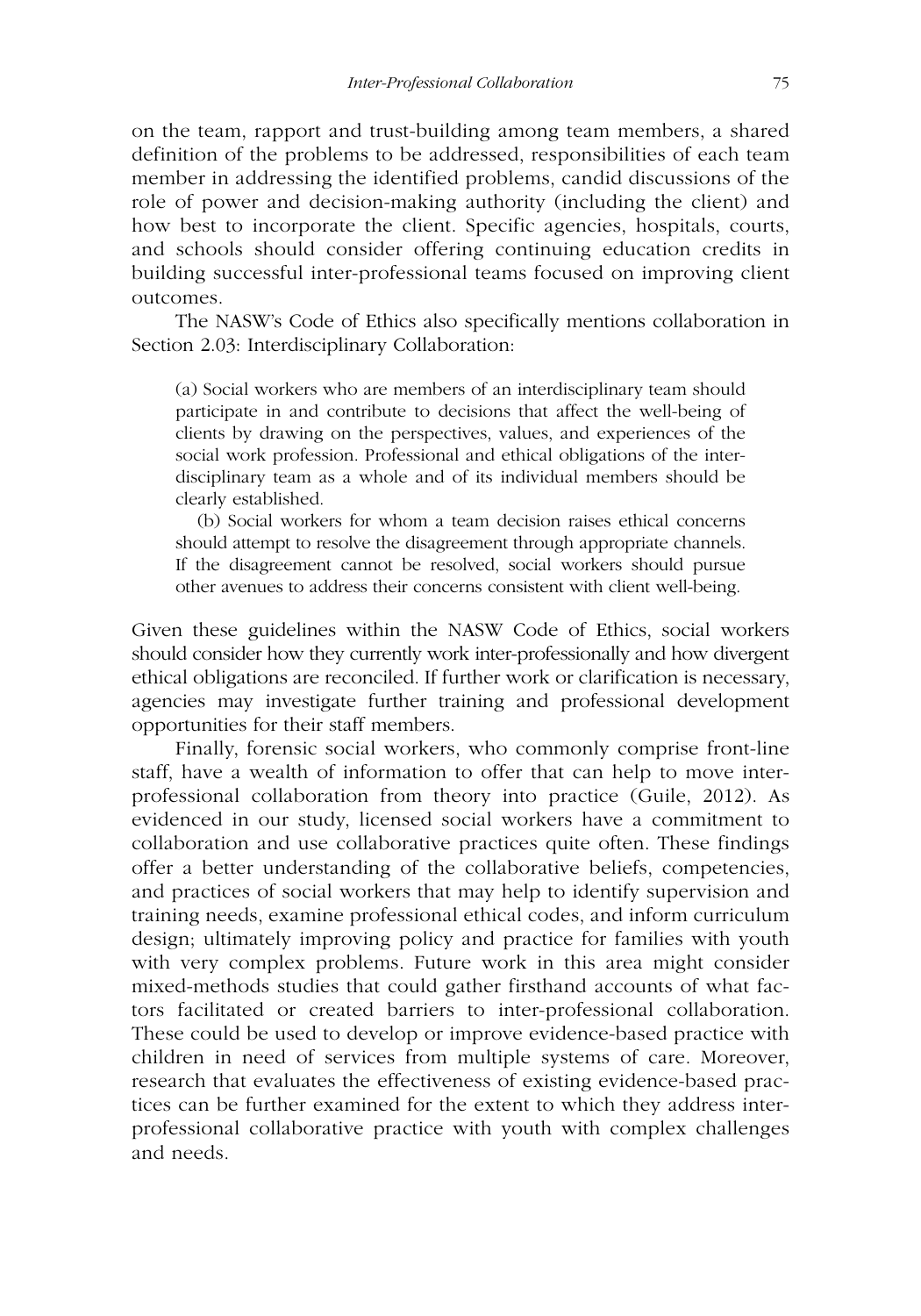#### **REFERENCES**

- Ajzen, I. (1985). From intentions to actions: A theory of planned behavior. In J. Kuhl & J. Beckman (Eds.), Action-control: From cognition to behavior (pp. 11–39). Heidelberg, Germany: Springer.
- Bandler, B. (1973). Interprofessional collaboration in training in mental health. American Journal of Orthopsychiatry, 43(1), 97–107.
- Bandura, A. (1997). Self-efficacy: The exercise of control. New York, NY: Freeman Publishing.
- Center for Health Workforce Studies, School of Public Health, University at Albany. (2006). Licensed social workers in the United States, 2004. Washington, DC: National Association of Social Workers. Retrieved from http://workforce.socialworkers.org/studies/fullStudy0806.pdf
- Center for Juvenile Justice Reform, Georgetown University. (2008). Bridging two worlds: Youth involved in the child welfare and juvenile justice systems: A policy guide for improving outcomes. Washington, DC: Author. Retrieved from http:// www.napcwa.org/home/docs/BridgingWorldsPolGuide.pdf
- Council on Social Work Education. (2008). 2008 Educational policy and accreditation standards. Retrieved from http://www.cswe.org/File.aspx?id=13780
- D'Amour, D., Ferrada-Videla, M., Rodriguez, L. S. M., & Beaulieu, M.-D. (2005). The conceptual basis for interprofessional collaboration: Core concepts and theoretical frameworks. Journal of Interprofessional Care, 1, 116–131.
- Fabelo, T., Thompson, M. D., Plotkin, M., Carmichael, D., Marchbanks, M. P., & Booth, E. A. (2011). Breaking schools' rules: A statewide study of how school discipline relates to students' success and juvenile justice involvement. New York, NY: Council of State Governments Justice Center. Retrieved from http:// csgjusticecenter.org/wp-content/uploads/2012/08/Breaking\_Schools\_Rules\_ Report\_Final.pdf
- Forbes, J., & Watson, C. (2011). The transformation of children's services: Examining and debating the complexities of inter/professional working. Philadelphia, PA: Routledge, Taylor, & Francis Group.
- Guile, D. (2012). Inter-professional working and learning: "Recontextualising" lessons from "project work" for programmes of initial professional formation. Journal of Education and Work, 25(1), 79–99.
- Herz, D. C., & Ryan, J. P. (2008). Building multisystem approaches in child welfare and juvenile justice. Washington, DC: Center for Juvenile Justice Reform, Georgetown University. Retrieved from http://cjjr.georgetown.edu/pdfs/pre\_ work/BuildingMultisystemApproachesinChildWelfareandJuvenileJustice.pdf
- Holden, G., Anastas, J., Meenaghan, T., & Metrey, G. (2002). Outcomes of social work education: The case for social work self efficacy. Journal of Social Work Education, 38(1), 115–133.
- Holden, G., Meenaghan, T., & Anastas, J. (2003). Determining attainment of the EPAS foundation program objectives: Evidence for the use of self-efficacy as an outcome. Journal of Social Work Education, 39, 425–440.
- Joint Commission on Mental Health of Children. (1969). Crisis in child mental health: Challenge for the 1970's. Report of the Joint Commission on Mental Health of Children. New York, NY: Harper & Row.